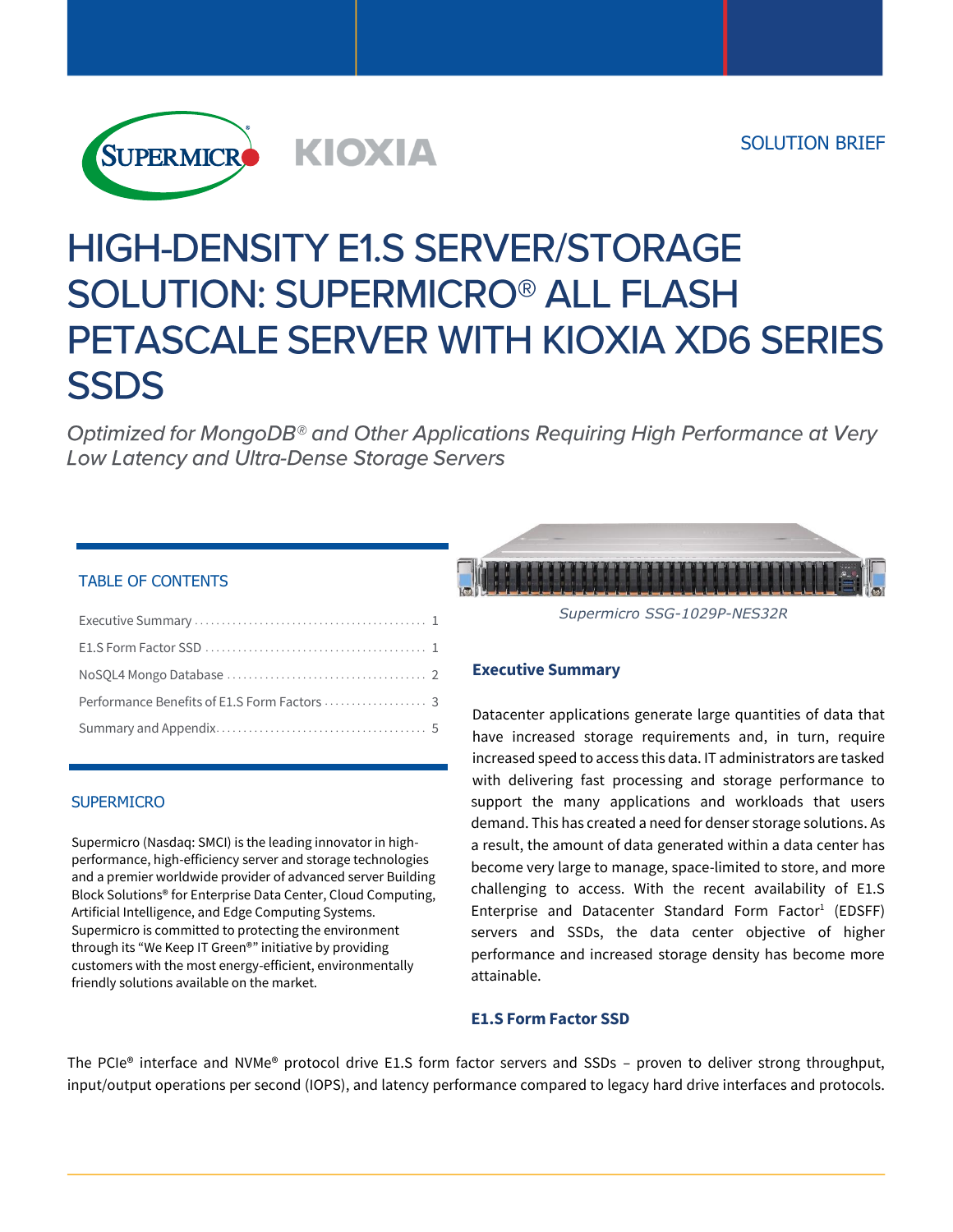Though many server and storage vendors are developing E1.S form factor platforms, there are very few solutions available per the date of this publication.

One innovative server solution available in the E1.S form factor is the Supermicro SSG-1029P-NES32R, a Petascale storage server. It enables very dense storage installations with potentially greater density<sup>2</sup> versus media deployed with 2.5-inch or 3.5inch<sup>3</sup> drives and features KIOXIA XD6 Series PCIe 4.0 data center NVMe SSDs. These E1.S form factor SSDs take advantage of PCIe Gen4 speeds and are designed to the Open Compute Project (OCP) NVMe Cloud SSD Specification. The Supermicro SSG-1029P-NES32R Storage Server coupled together with Kioxia XD6 Series E1.S SSDs is now available under the Supermicro Petascale Product Family. The combination of solid read performance and a rich feature set help position this as the leading E1.S storage solution in the market.

## **KIOXIA XD6 Series E1.S driven by synthetic tests**

This solution brief presents E1.S server/storage performance relating to latency and throughput and delivers this high performance without relying solely on system memory. Although many applications can benefit from this powerful E1.S solution, these results demonstrate how the system can perform running a NoSQL<sup>4</sup> MongoDB database driven by synthetic tests.



# **NoSQL MongoDB Database**

In a large-scale MongoDB database, the data is sharded across many storage devices and storage nodes, and database transactions traverse networking infrastructure, impacting latency. Every component in the architecture can act as a benefit or detriment to the overall performance. Recognizing that most of the key infrastructure has been removed for this drive during the internal system test, the raw performance of the individual drive remains the most critical metric to overall database performance at scale.



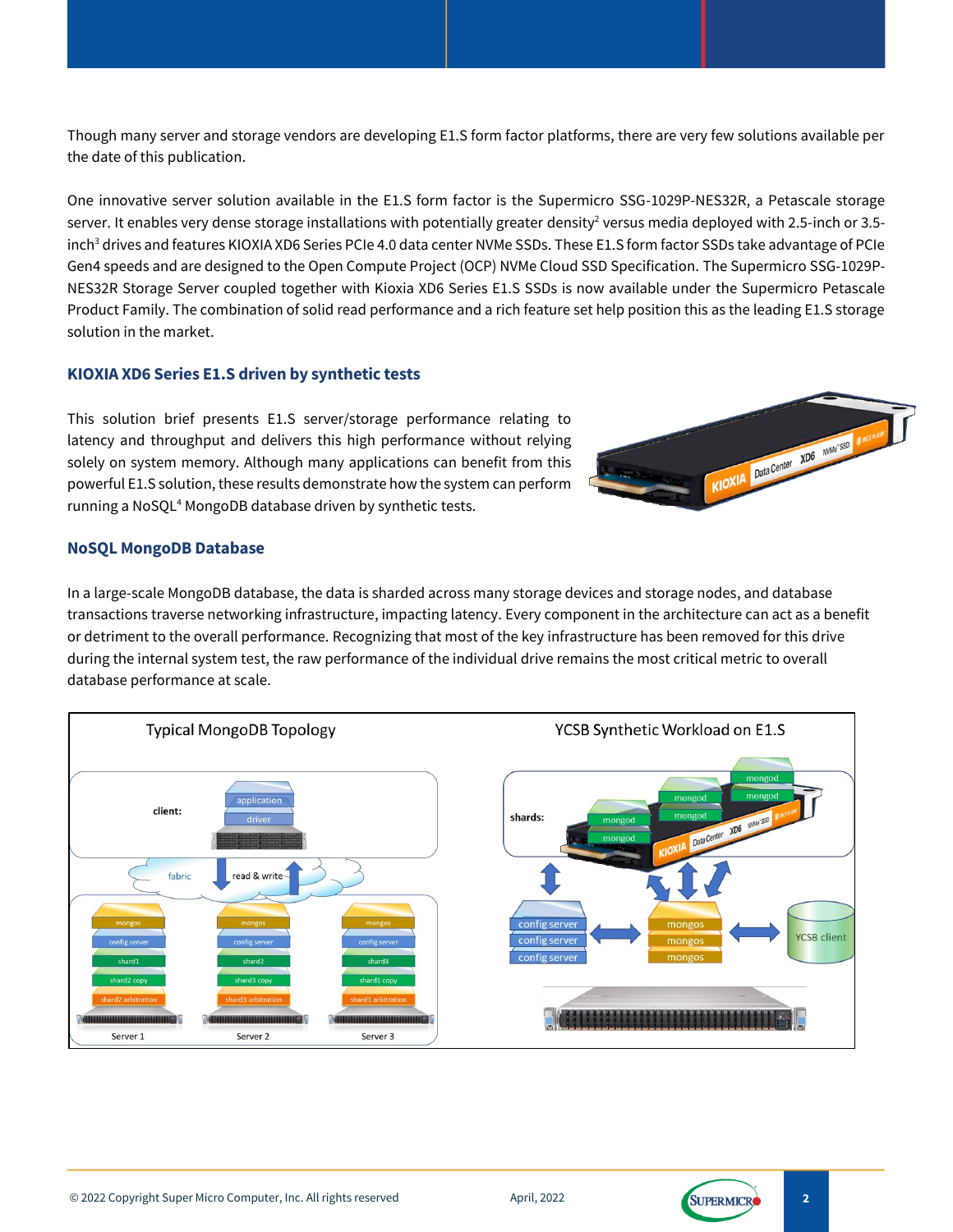# **Performance Benefits of E1.S Form Factors**

To demonstrate the performance of XD6 Series SSDs in a Supermicro SSG-1029P-NES32R server, the system was tested with synthetic benchmarks in KIOXIA's lab environment. A test database was created on the MongoDB application consisting of three hundred million records and synthetic tests run through Yahoo! Cloud Serving Benchmark (YCSB) software.

One database test was conducted where a workload of two billion operations (50% reads and 50% updates) was run against the NoSQL MongoDB database. A 50% read/50% update workload is reasonably standard for database applications. This test measured four metrics: Run Time, Average Read, Latency, Average Update Latency, and Operations Throughput. The Supermicro Petascale storage server CPUs are PCIe 3.1-capable, so the XD6 Series SSD was tested at PCIe Gen3 speed. The results of the synthetic tests yielded the following results:

# *Run Time*

This metric represents the total time required in hours to complete the workload consisting of two billion read and update operations against the MongoDB database. This measurement is heavily dependent on factors such as database size. As databases become larger, the amount of time it takes to perform a read operation successfully can increase as the system has to query the database and find all of the data it needs through the vast records stored in the database.

For update operations, the system needs to traverse the entire database of records until it finds the record that needs to be updated and then performs the necessary changes to the data. The low latency and high performance that the SSD provides enable the database to retrieve the records quickly from the SSD, which is critical in reducing the time it takes for each individual update to complete. With a database consisting of three hundred million records, the system took 18.33 hours to complete two billion operations within the database workload.



# *Average Read Latency*

This metric represents the time it takes to perform a read database operation. It includes the average time it takes for the YCSB workload generator to issue the read operation and the time it takes for the operation to be successfully completed. This is an important metric to present as it can positively impact database performance and application response times that can translate into a better user database experience. The average read latency delivered was 5.54 milliseconds (ms), indicating very fast database performance.

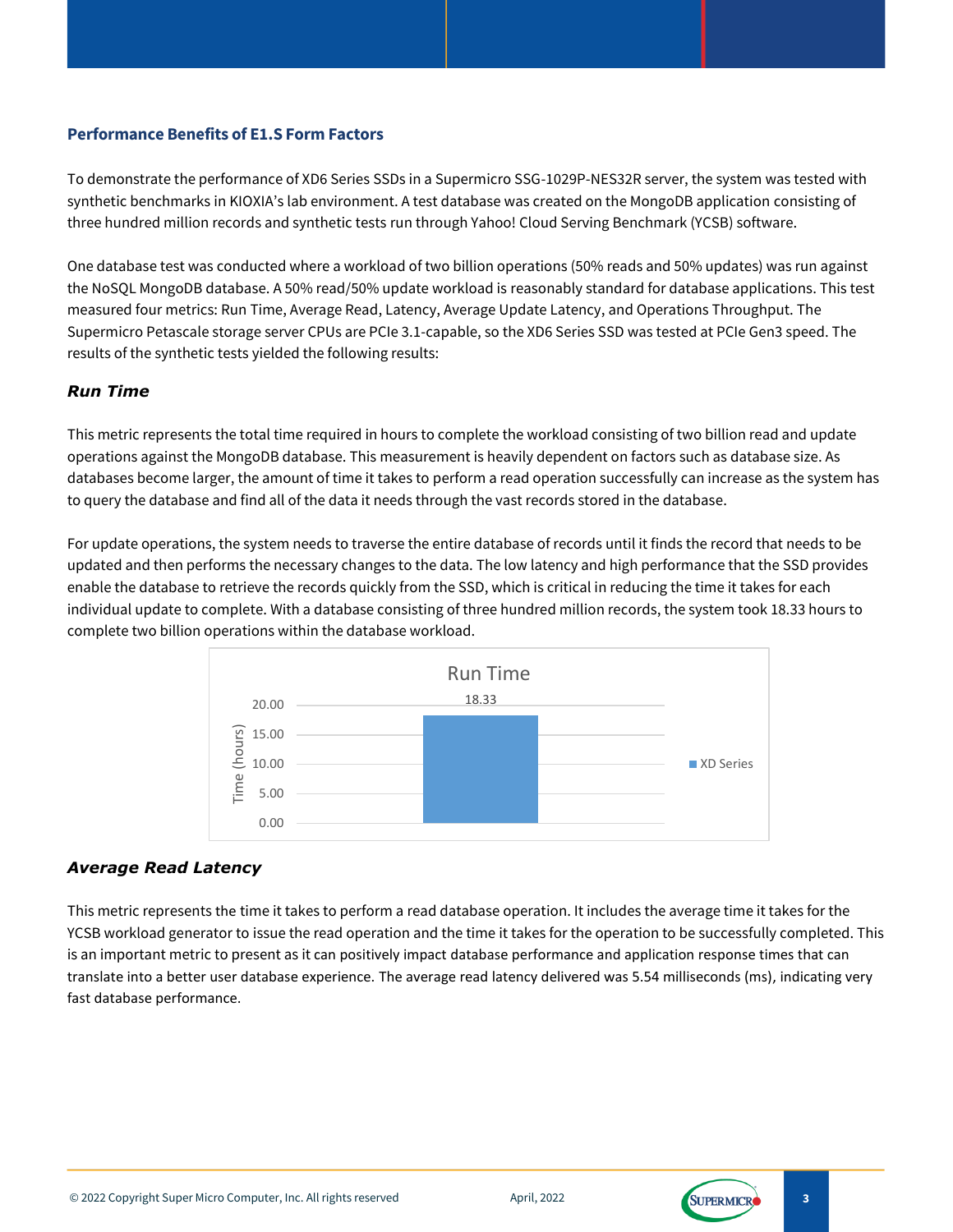

# *Average Update Latency*

This metric represents the time it takes to perform an update database operation. It includes the average time it takes for the YCSB workload generator to issue the update operation and the time it takes for the operation to be successfully completed. This metric can also affect database performance and application response times, translating into a better user database experience. The average update latency delivered was 11.34 ms, indicating very fast database performance.



# *Operations Throughput*

This metric represents the number of operations per second a system can complete on average. It also measures how quickly a given server solution can process incoming database queries related to database throughput. This is a critical metric to discern if the number of incoming queries is much higher than the achievable database throughput. If this occurs, the server can overload, creating longer waiting times per query, negatively impacting application performance and the user experience. It is essential when a mix of operations, such as reading and updating operations from a large group of users, must be simultaneously processed at sub-second response times. The throughout delivered was 30,316.44 operations per second, indicating fast database performance.

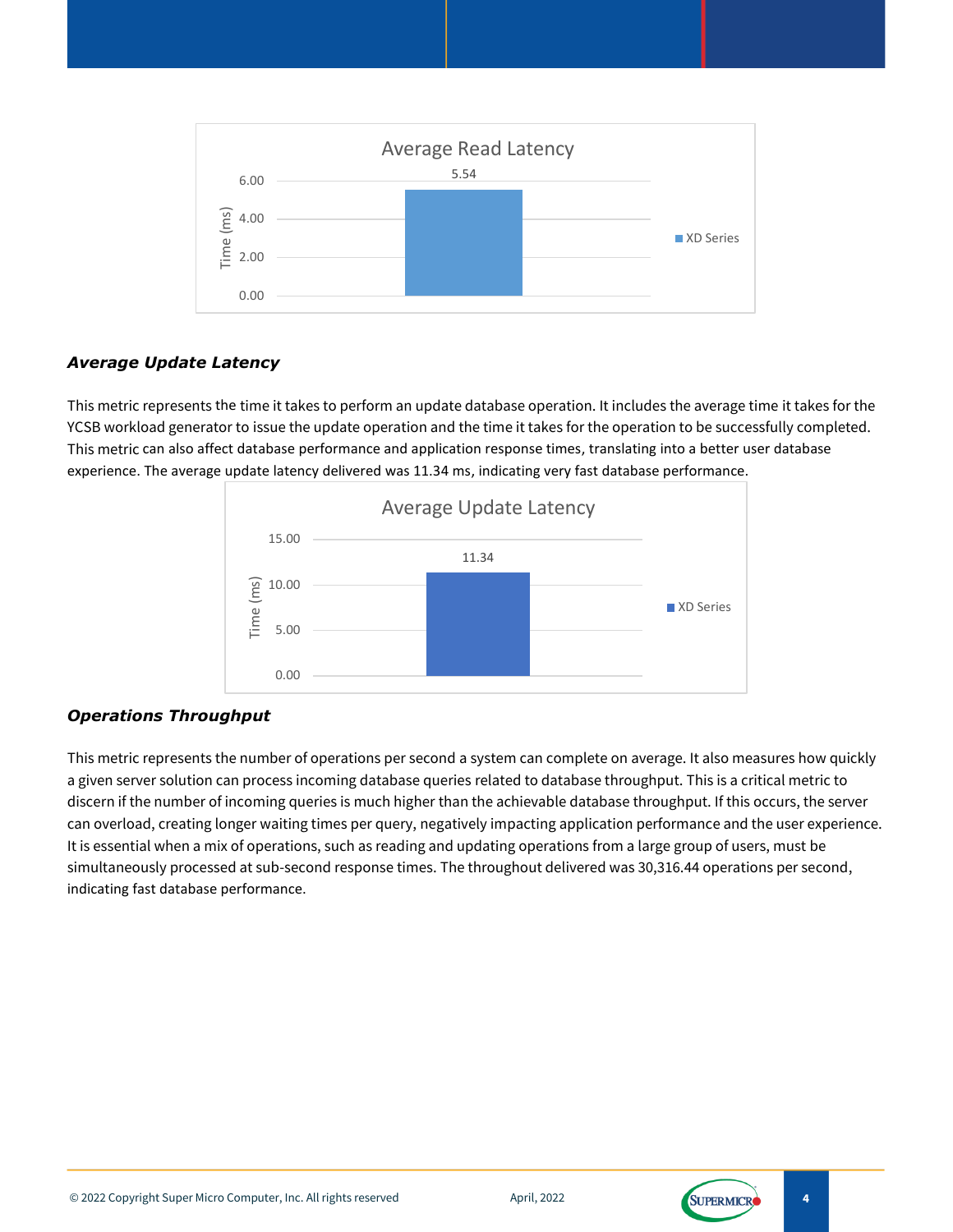

## **Summary**

Though E1.S platforms are being supported by a number of server and storage vendors, there are very few tested solutions available today. The Supermicro Petascale storage server and KIOXIA XD6 Series SSDs represent an E1.S server/storage solution currently available and well-suited for database applications showcased by these test results. This E1.S server/storage combined with XD6 Series SSDs demonstrated very low read and update latencies, fast workload throughput, and high overall performance.

This Supermicro and KIOXIA solution can support up to 6 terabytes5 (TB) of system memory and up to 32 KIOXIA XD6 Series SSDs. As XD6 Series SSDs are available in 1 TB, 2 TB, and 4 TB storage capacities, the solution can hold up to 128TB in the 1U Supermicro SSG-1029P-NES32R E1.S server. The E1.S form factor is a good fit for MongoDB enabling high storage density in a server, performance per watt, and IOPS per GB, in a fully populated system. With two NUMA balanced PCIe Gen3 x16 slots, up to 200Gb/s bandwidth is available to accommodate widely deployed 25g/50g/100g infrastructure. Hot-swap capabilities are also featured, making this E1.S solution well-suited for today's hyperscale and enterprise-class applications.

The E1.S media features heat sink options at varying sizes integrated directly into XD6 Series SSDs, enabling SSD cooling options for applications requiring higher performance. This ensures that storage performance is not throttled due to heat, enabling XD6 Series SSDs to achieve optimal performance. In addition, since XD6 Series SSDs fit directly within the Supermicro Petascale storage servers without carriers (as with M.2 drives), the system provides very efficient cooling with high storage density.

Additional Supermicro SSG-1029P-NES32R E1.S server information is available [here.](https://www.supermicro.com/en/products/system/1U/1029/SSG-1029P-NES32R.cfm)

Additional XD6 Series SSD information is available [here.](https://business.kioxia.com/en-us/ssd/data-center-ssd.html)

#### **Appendix**

#### **Test Equipment**

The hardware and software equipment used to perform the synthetic test include:

- *Supermicro SSG-1029P-NES32R Server:* One (1) dual-socket server with two (2) Intel® Xeon® Gold 6226R processors, featuring 16 processing cores, 2.90 GHz frequency, and 192 gigabytes<sup>5</sup> (GB) of DDR4 DRAM
- *Operating System:*

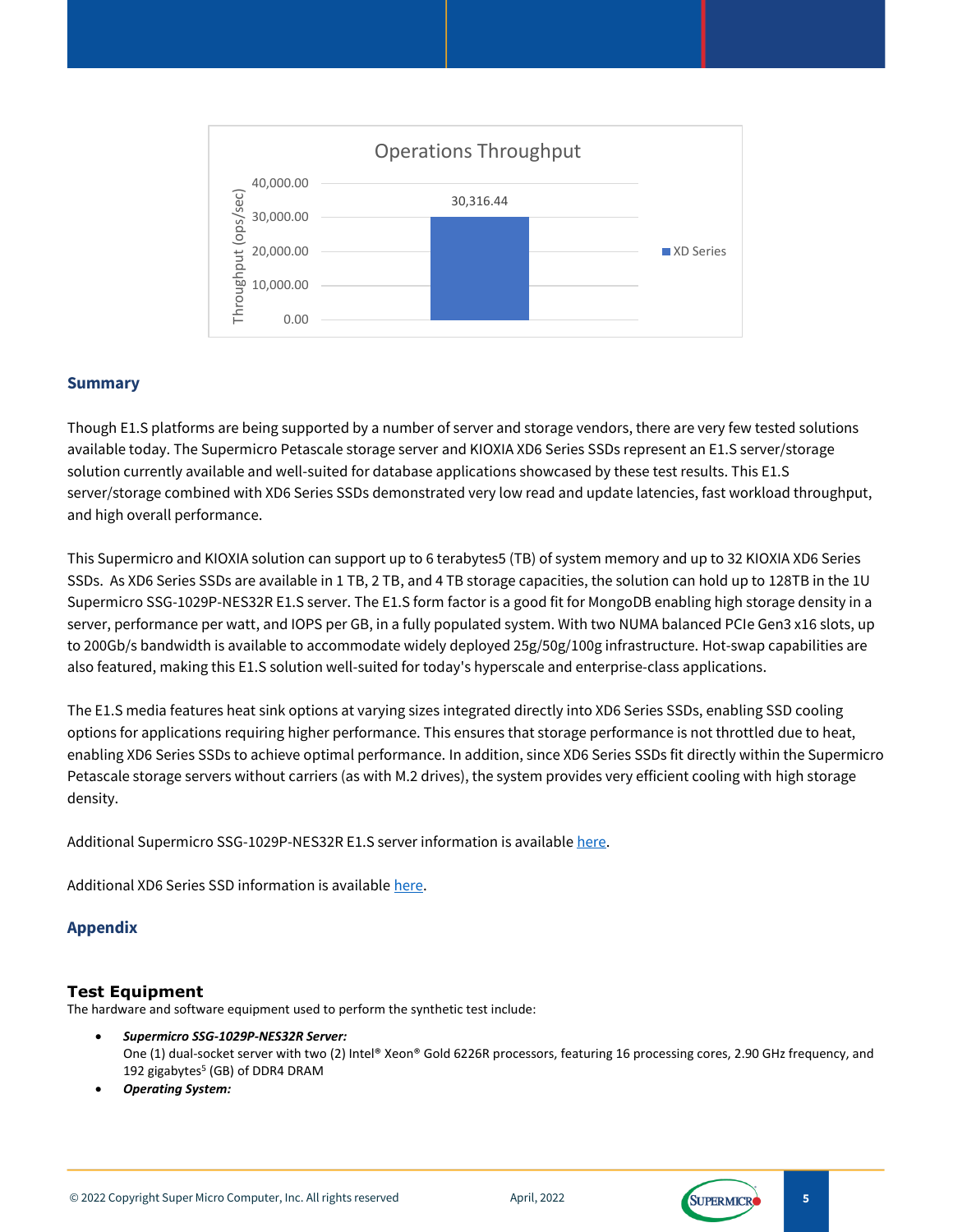Ubuntu® v20.04.3 (Kernel 5.4.0-89-generic)

• *Application:*

MongoDB v5.0.3: Database size = 460.04 GB Maximum Allocated Memory = 150 GB Number of Connections / Threads = 256 Number of Records = 300 Million Number of Operations = 2 Billion

• *Test Software:*

Synthetic tests run through YCSB software (version 0.17.0)

## • *Storage Devices* (Table 1)**:** One (1) KIOXIA XD6 Series PCIe 4.0 data center NVMe SSD with 3.84 TB capacity

| <b>Specifications</b>       | <b>XD6 Series</b>                         |
|-----------------------------|-------------------------------------------|
| Form Factor                 | E1.S                                      |
| Package                     | 9.5mm                                     |
| Interface                   | PCIe 4.0                                  |
| Capacity                    | 3.84 TB                                   |
| <b>NAND Flash Type</b>      | BiCS FLASH™3D flash memory                |
| <b>Endurance Rating</b>     | 1 Drive Write Per Day <sup>6</sup> (DWPD) |
| <b>Endurance Time Frame</b> | 5 years                                   |
| Power                       | < 14W                                     |
| <b>DRAM Allocation</b>      | 192 GB                                    |

*Table 1: SSD specifications and set-up parameters*

# **Test Set-up**

The Supermicro SSG-1029P-NES32R E1.S server was configured with the Ubuntu v20.04.3 operating system and YCSB v0.17.0 test software. The YCSB software was used to create a database on the XD6 Series SSD to run a 50% read and 50% update YCSB workload against the MongoDB database. The 50%/50% mixed workload represented a common workload for many applications, including database applications.

The Supermicro SSG-1029P-NES32R E1.S server using Intel Xeon Gold 6226R processors are PCIe 3.0 capable, so the XD6 Series SSD was tested at Gen3 speeds. The XD6 Series SSD connects directly to the Supermicro server via an E1.S connector.

# **Test Procedures**

The benchmark test performed on the XD6 Series SSD included the following metrics: (1) Run Time; (2) Average Read Latency; (3) Average Update Latency; (4) Operations Throughput; The results of these metrics and others were recorded providing ample evidence the XD6 Series E1.S form factor SSD was a good fit for large scale, latency dependent applications.

#### **FOOTNOTES:**

<sup>1</sup> Developed by the Small Form Factor Technical Affiliate (SFF-TA) working group as part of the Storage Networking Industry Association (SNIA).

<sup>2</sup> Source: Supermicro SSG-1029P-NES32R online product flyer - 6x E1.S drives = 2x U.2 drives in space utilization.

<sup>3</sup> 2.5-inch and 3.5-inch indicate the form factor of the SSD and not the drive's physical size.

<sup>4</sup> A NoSQL database stores data in a format other than relational tables.